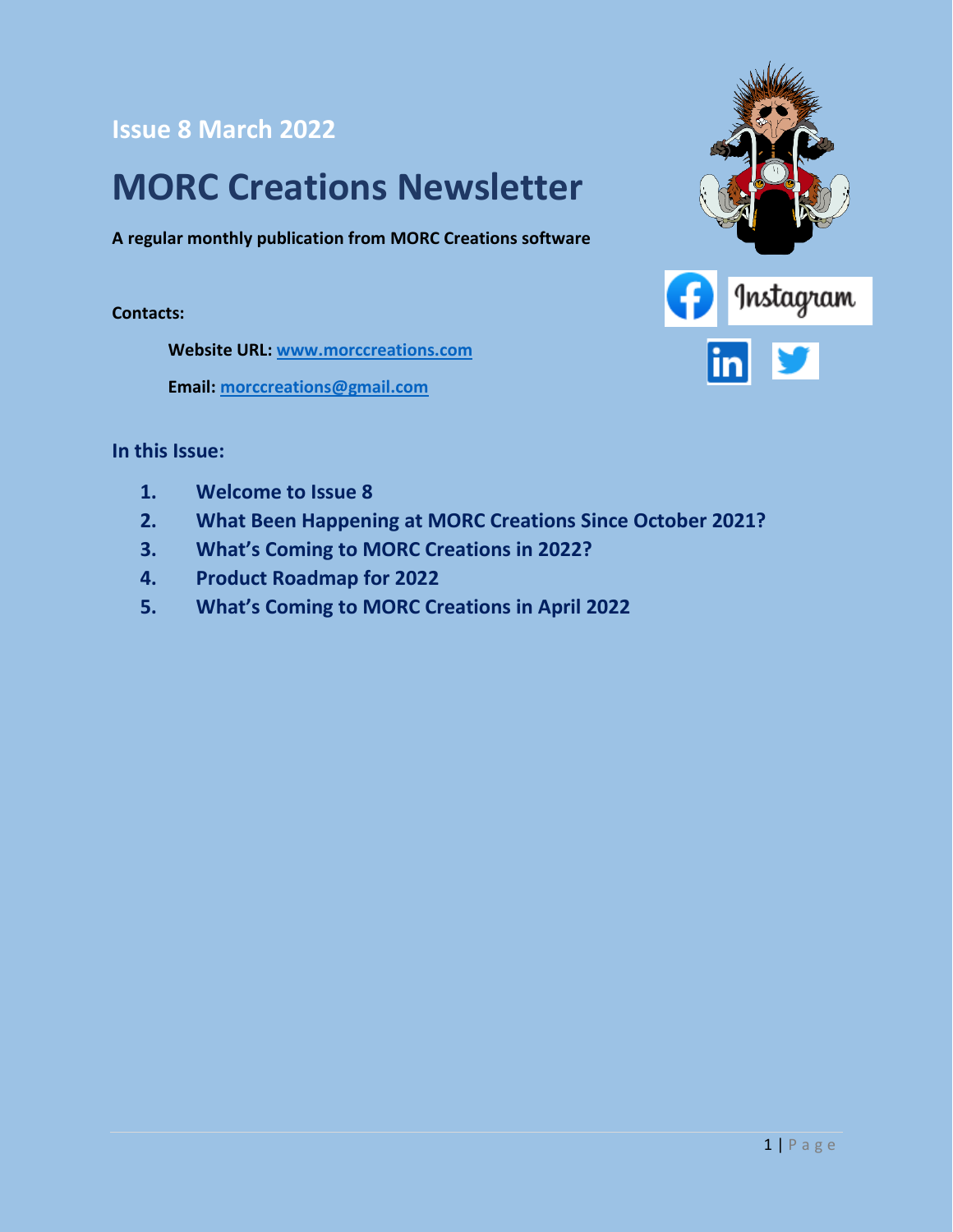

## **1. Welcome to Issue 8**

**Welcome to the 8 th edition of MORC Creations monthly newsletter.**

**Unfortunately, late last year I had some health issues and as a result several of our development projects and releases have been delayed. The good news is that everything is back to normal here at MORC Creations.**

**So, keep watching our social media channels and posts for further information throughout this year.**

**Regards John Gill CEO MORC Creations**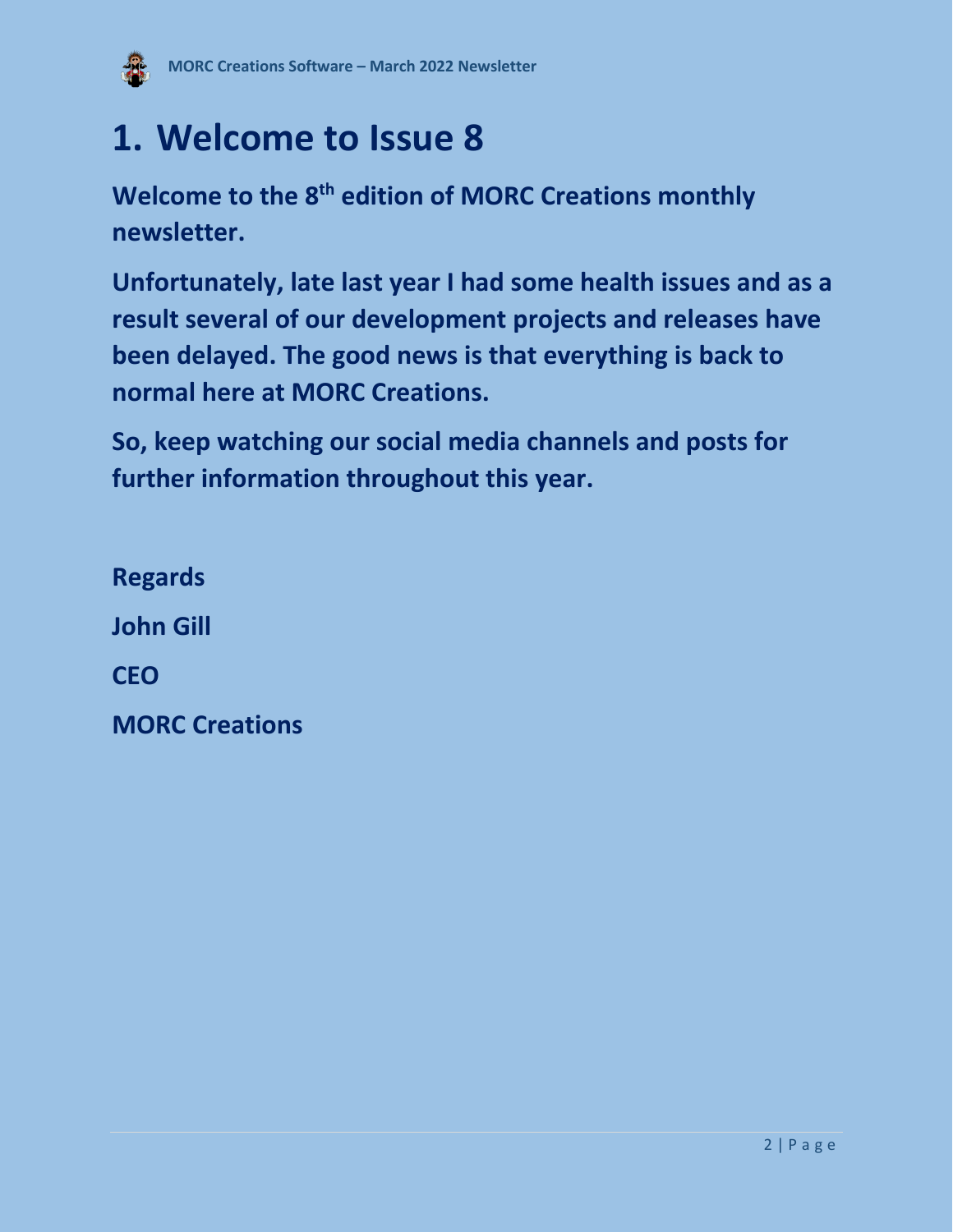

## **2. What Been Happening at MORC Creations Since October 2021?**

**While MORC Creations product development and releases stopped in late October through until mid-January 2022, since then there has been a lot of catch-up work completed over the last couple of months.** 

**This includes creating a new product development and release road map for 2022, multiple updates and changes to our website, and planning for a new set of competitions and sales to look forward to throughout 2022 with some great prizes and giveaways!**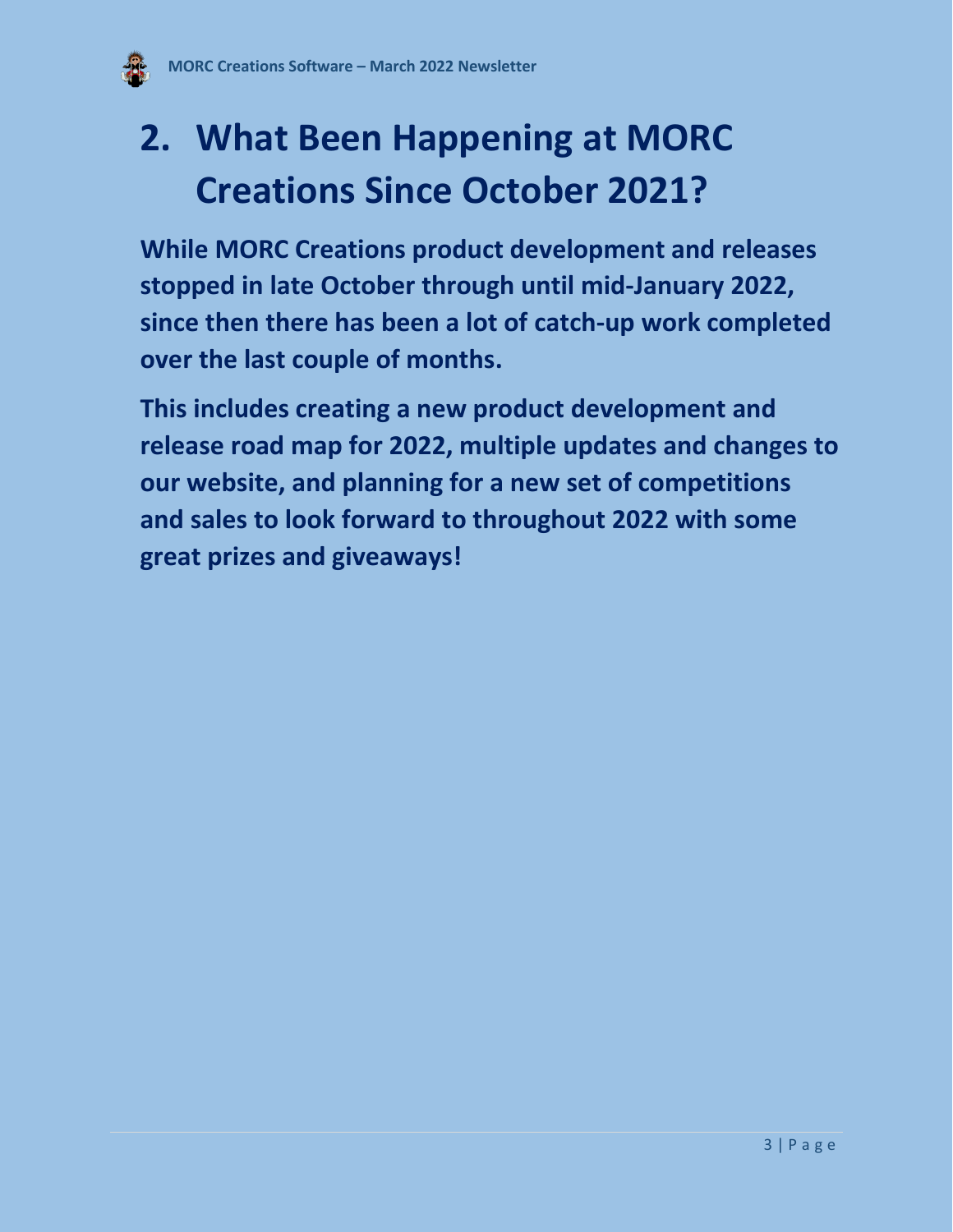

## **3. What's Coming to MORC Creations in 2022**

**In 2022 MORC Creations will release updates for all our current products along with 2 new products:**

- **My Baby**
- **Grab It & Grab It Editor**

**Universe Builder version 4.0 which was originally due for release in late 2021 will now be released in November this year with a huge set of updates including not only the scripting language, compiler and engine but a range or other interesting and unique features, the details of which will be released in the next month through our MORC Creations posts and blogs.** 

**For the complete product release map for MORC Creations for 2022 go to our [2022 Product Release Page](https://www.morccreations.co/proposed-2022-product-road-map)**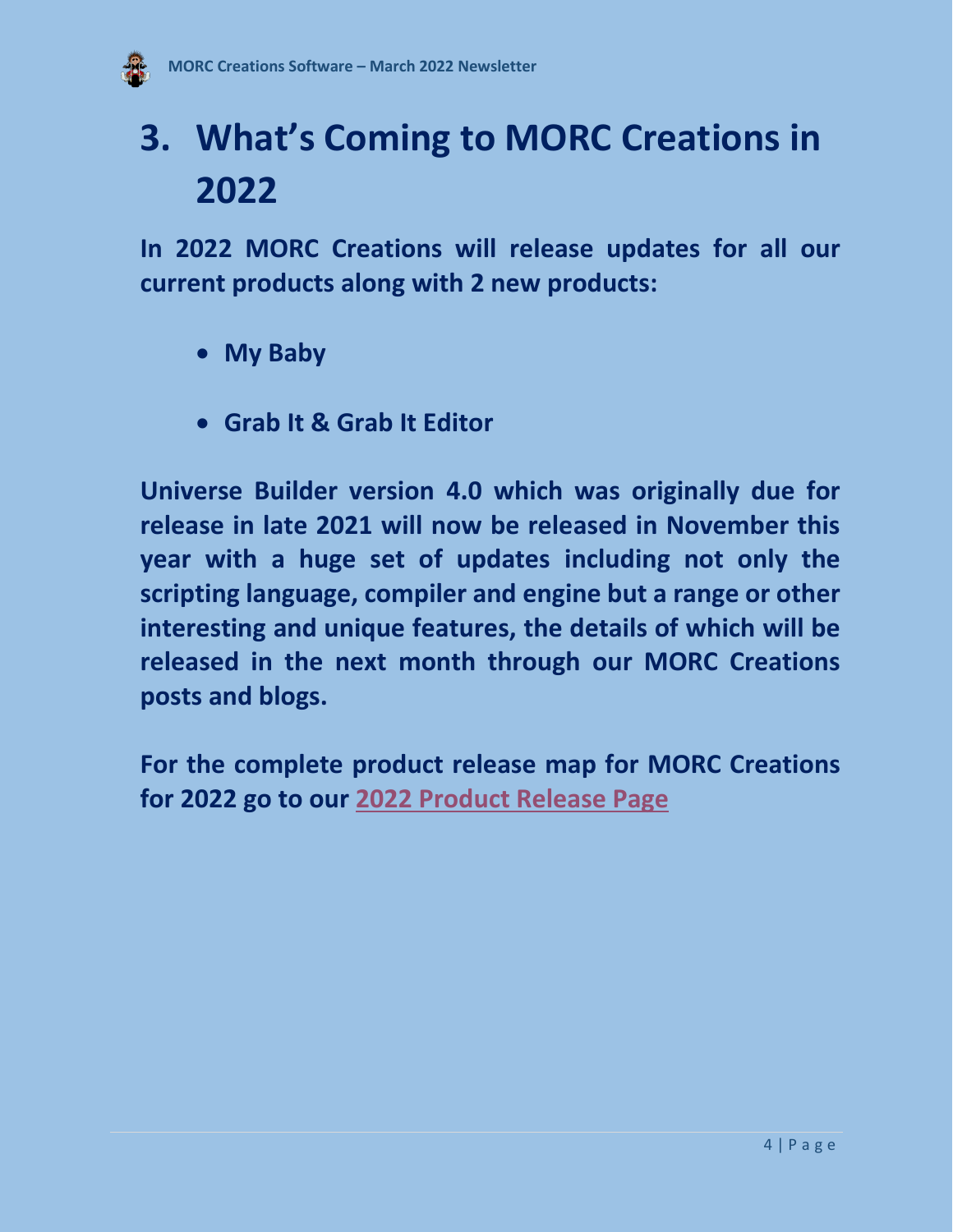

## **4. Product Roadmap for 2022**

**The following table shows the release dates by month for the MORC Creation products during 2022. Note that products shown in green are new to MORC Creations in 2022.**

| <b>Month</b>     | <b>Product</b>                                            | 2022 Release       | <b>Release Date</b> |
|------------------|-----------------------------------------------------------|--------------------|---------------------|
| <b>April</b>     | <b>My Slot Cars</b>                                       | Version 2.0        | 25-Apr-2021         |
| <b>May</b>       | <b>My Task Tracker</b>                                    | <b>Version 2.0</b> | 09-May-2021         |
|                  | <b>My Puppy</b>                                           | Version 2.0        | 30-May-2021         |
| June             | <b>My Kitten</b>                                          | <b>Version 2.0</b> | 13-Jun-2021         |
|                  | <b>My Pet</b>                                             | Version 2.0        | 27-Jun-2021         |
| <b>July</b>      | <b>My Baby</b>                                            | <b>Version 1.0</b> | 04-Jul-2021         |
|                  | <b>My Collections</b>                                     | <b>Version 4.0</b> | 11-Jul-2021         |
|                  | <b>My Sticky Notes</b>                                    | <b>Version 2.0</b> | 18-Jul-2021         |
| <b>August</b>    | <b>My Novel Writer</b>                                    | <b>Version 4.0</b> | 15-Aug-2021         |
|                  | <b>My Research Tracker</b>                                | <b>Version 4.0</b> | 29-Aug-2021         |
| <b>September</b> | <b>My Notebook</b>                                        | <b>Version 2.0</b> | 05-Sep-2021         |
| <b>November</b>  | <b>Universe Builder</b><br><b>Grab IT / Grab IT Image</b> | <b>Version 4.0</b> | 14-Nov-2022         |
|                  | <b>Editor</b>                                             | Version 1.0        | 28-Nov-2021         |